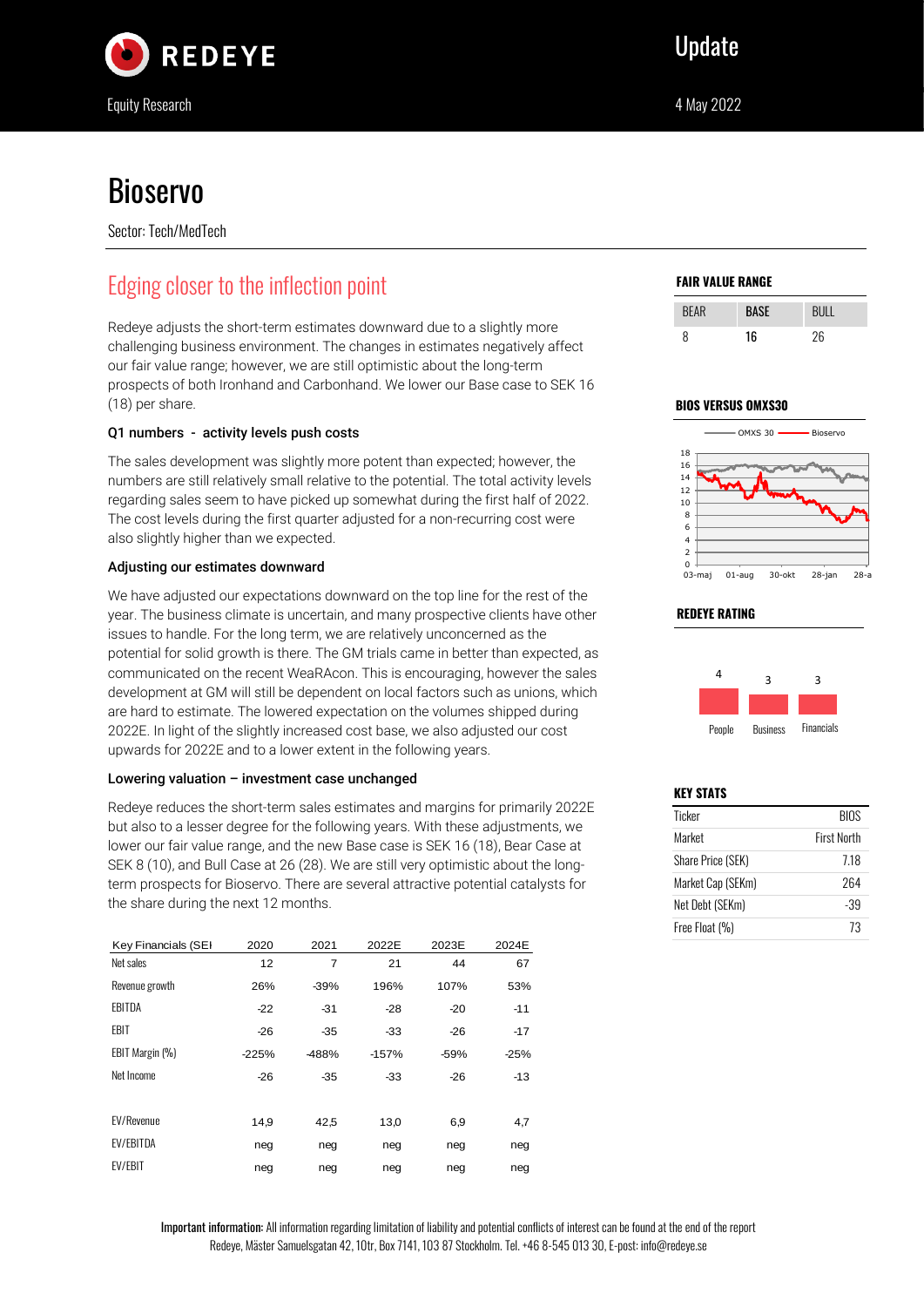### Comment on the Q1 report

The Q1 report showed better net sales and total operating revenue development. This is, of course, encouraging solid sales growth even from low levels. The sales relative to our identified sales potential is still minor. We expect Bioservo to continue to gradually improve its sales even if the progress by quarter can be uneven. The sales development depends on the efforts ramped up during the last quarters when the pandemic's effects faded away. The reception in the US market on tradeshows and other events has been very positive.

The cost was higher than anticipated; however, of the deviation, a large part (60%) was the SEK 3m for investigating the commercial opportunities for Carbonhand in the American market. The higher personnel cost is also an effect of the higher activity level and the anticipating of higher sales levels as we advance.

Given the comments from GM, which were better than expected, the long-term potential seems intact. The only issue could be if and how this will influence sales in short to medium term. We hope that GM will place some orders for a limited number of Ironhand during 2022E, while other operators have followed the GM trials and will most likely try out the Ironhand system. We have adjusted our total number of systems sold during 2022E due to increased general uncertainty in the market.

| <b>Bioservo: Estimate (MSEK)</b> |         |         |          |         |         |         |         |         |         |        |         |         |
|----------------------------------|---------|---------|----------|---------|---------|---------|---------|---------|---------|--------|---------|---------|
| (SEKm)                           | 2020    | 2021Q1  | 2021Q2   | 2021Q3  | 2021Q4  | 2021    | 2022Q1  | 2022Q2  | 2022Q3  | 2022Q4 | 2022    | 2023    |
| Net sales                        | 11,7    | 1,5     | 1,0      | 2,3     | 2,3     | 7,1     | 2,9     | 4,2     | 6,0     | 7.9    | 21,0    | 43,5    |
| Gross Profit                     | 5,1     | 0,4     | 0,6      | 0,1     | 0,8     | 1,9     | 2,6     | 2,1     | 3,1     | 4,0    | 11,7    | 23,1    |
| <b>EBITDA</b>                    | $-22,3$ | $-8,0$  | $-9,8$   | $-5,2$  | $-7,5$  | $-30,5$ | $-11,0$ | $-7,3$  | $-4,7$  | $-4,7$ | $-27,8$ | $-20,0$ |
| <b>EBIT</b>                      | $-26,3$ | 50,0    | 50,0     | 50,0    | 50,0    | $-34,7$ | $-12,1$ | $-8,6$  | $-6,1$  | $-6,2$ | $-33,0$ | $-25,7$ |
| <b>EPS</b>                       | $-1,7$  | $-0,6$  | $-0,7$   | $-0,3$  | $-0,4$  | $-1,8$  | $-0,6$  | $-0,5$  | $-0,3$  | $-0,3$ | $-1,7$  | $-1,4$  |
| Growth (%)                       | 26%     | $-50%$  | $-80%$   | 30%     | 13%     | $-39%$  | 96%     | 339%    | 156%    | 243%   | 196%    | 107%    |
| Gross margin                     | 44%     | 28%     | 62%      | 4%      | 37%     | 27%     | 87%     | 50%     | 51%     | 50%    | 56%     | 53%     |
| EBITDA margin (%)                | $-191%$ | $-529%$ | $-1030%$ | $-222%$ | $-328%$ | $-430%$ | $-374%$ | $-174%$ | $-79%$  | $-60%$ | $-132%$ | $-46%$  |
| EBIT margin (%)                  | $-225%$ | 3327%   | 5230%    | 2137%   | 2173%   | $-488%$ | $-412%$ | $-204%$ | $-101%$ | $-79%$ | $-157%$ | $-59%$  |
| Net income margin (%)            | $-225%$ | $-598%$ | $-1139%$ | $-269%$ | $-369%$ | $-488%$ | $-412%$ | $-204%$ | $-101%$ | $-79%$ | $-157%$ | $-59%$  |

*Source: Redeye Research*

With the downward adjustment on our estimate of systems sold for Ironhand during 2022E. net sales are affected negatively. In light of the increased personnel cost during Q1, we increase that post for 2022E. The other external costs are also adjusted due to the higher cost during the quarter, while we estimate that the levels for the remaining part of 2022E are at more normal levels.

|                  | <b>Bioservo: Estimate change (MSEK)</b> |         |        |  |  |  |  |  |  |  |
|------------------|-----------------------------------------|---------|--------|--|--|--|--|--|--|--|
| <b>MSEK</b>      | 2022E                                   | 2023E   | 2024E  |  |  |  |  |  |  |  |
| <b>Net sales</b> |                                         |         |        |  |  |  |  |  |  |  |
| Old              | 27                                      | 48      | 68     |  |  |  |  |  |  |  |
| <b>New</b>       | 21                                      | 44      | 67     |  |  |  |  |  |  |  |
| % change         | $-21%$                                  | -9%     | -2%    |  |  |  |  |  |  |  |
| <b>EBITDA</b>    |                                         |         |        |  |  |  |  |  |  |  |
| Old              | $-23$                                   | $-20$   | -11    |  |  |  |  |  |  |  |
| margin           | $-86%$                                  | $-42%$  | $-16%$ |  |  |  |  |  |  |  |
| <b>New</b>       | $-28$                                   | $-20$   | $-11$  |  |  |  |  |  |  |  |
| margin           | $-104%$                                 | -42%    | $-16%$ |  |  |  |  |  |  |  |
| % change         | 21%                                     | 0%      | 0%     |  |  |  |  |  |  |  |
| <b>EBIT</b>      |                                         |         |        |  |  |  |  |  |  |  |
| Old              | $-28$                                   | $-24.3$ | -15    |  |  |  |  |  |  |  |
| margin           | $-103%$                                 | $-51%$  | -22%   |  |  |  |  |  |  |  |
| <b>New</b>       | $-33$                                   | $-26$   | -17    |  |  |  |  |  |  |  |
| margin           | $-124%$                                 | $-54%$  | $-24%$ |  |  |  |  |  |  |  |
| % change         | 20%                                     | 6%      | 11%    |  |  |  |  |  |  |  |
| - -<br>-         |                                         |         |        |  |  |  |  |  |  |  |

Source: Redeve Research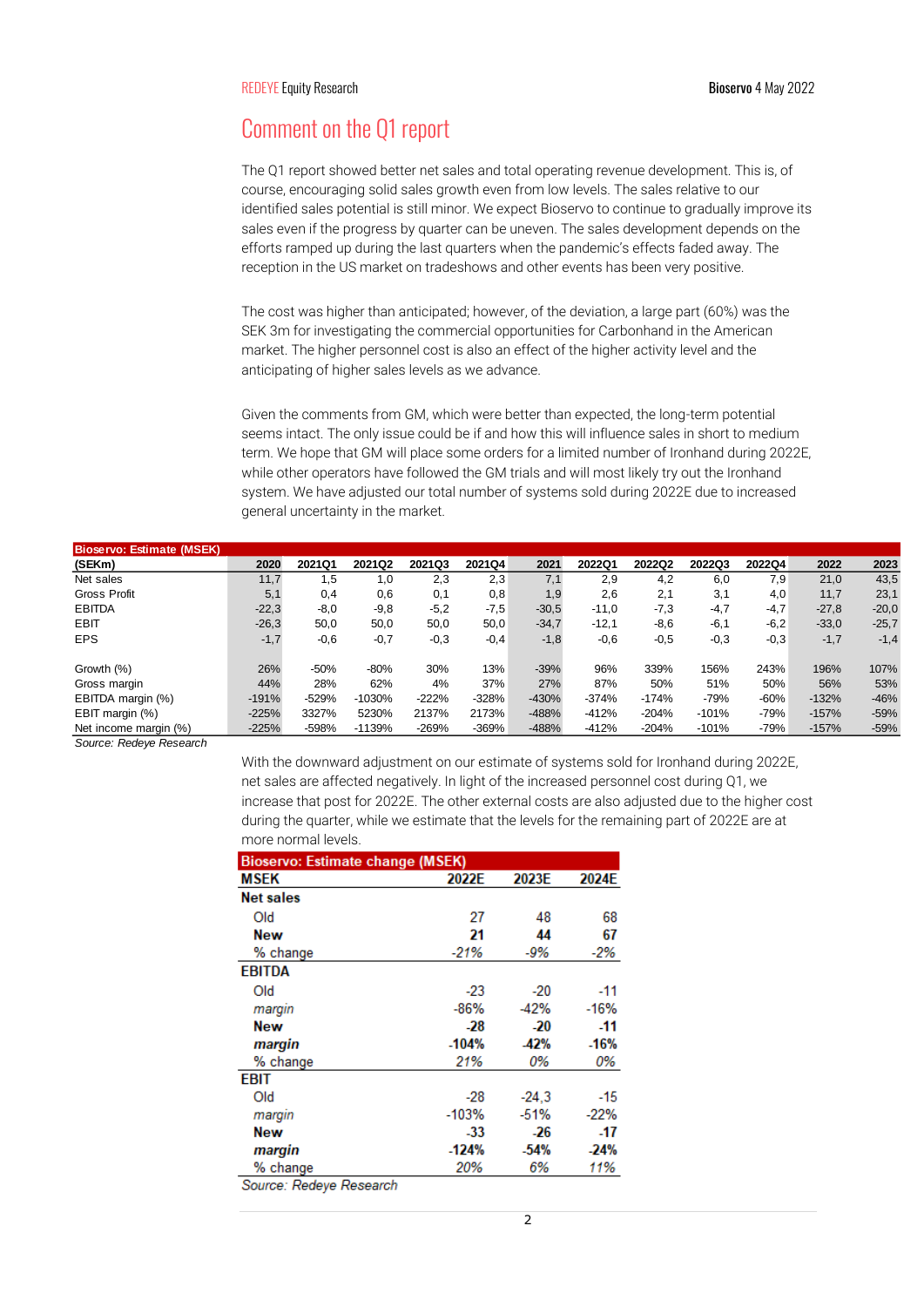# Long term market view

There are clear benefits from the systems provided by Bioservo, either for Industrial use (Ironhand) or Healthcare use (Carbonhand). The indicative total available market is vast in both fields. The market value is over EUR 3bn for the industrial verticals (Ironhand). The TAM for Carbonhand is also a high numbers game, with a TAM of EUR 9.5bn for the Assistive and EUR 5.5bn market for the Rehab market. These do not indicate the market's potential and not the actual sales.

#### Indicative TAM – Industrial – EUR 3bn market

#### **TAM, Ironhand - Hardware and consumables**

|                                             | 2021       | 2022E      | 2023E      | 2024E      | 2025E      | 2026E      |
|---------------------------------------------|------------|------------|------------|------------|------------|------------|
| <b>Total number of employees</b>            |            |            |            |            |            |            |
| Automotive                                  |            |            |            |            |            |            |
| Total                                       | 4 379 000  | 4 449 790  | 4 512 193  | 4 575 770  | 4 640 545  | 4706540    |
| EU                                          | 2 700 000  | 2 754 000  | 2 809 080  | 2 865 262  | 2 922 567  | 2 981 018  |
| US                                          | 954 000    | 963 540    | 963 540    | 963 540    | 963 540    | 963 540    |
| Japan                                       | 725 000    | 732 250    | 739 573    | 746 968    | 754 438    | 761 982    |
|                                             |            |            |            |            |            |            |
| Construction                                |            |            |            |            |            |            |
| Total                                       | 15 500 000 | 15 752 000 | 16 009 040 | 16 271 221 | 16 538 645 | 16 811 418 |
| EU                                          | 5 200 000  | 5 304 000  | 5 410 080  | 5 518 282  | 5 628 647  | 5 741 220  |
| US                                          | 7 400 000  | 7 548 000  | 7 698 960  | 7 852 939  | 8 009 998  | 8 170 198  |
| Japan                                       | 2 900 000  | 2 900 000  | 2 900 000  | 2 900 000  | 2 900 000  | 2 900 000  |
|                                             |            |            |            |            |            |            |
| Aerospace                                   |            |            |            |            |            |            |
| Total                                       | 1 406 000  | 1 420 060  | 1 434 261  | 1 448 603  | 1 463 089  | 1 477 720  |
| EU                                          | 870 000    | 878 700    | 887 487    | 896 362    | 905 325    | 914 379    |
| US                                          | 509 000    | 514 090    | 519 231    | 524 423    | 529 667    | 534 964    |
| Japan                                       | 27 000     | 27 270     | 27 543     | 27 818     | 28 096     | 28 377     |
|                                             |            |            |            |            |            |            |
| Estimated number employees potential usage  |            |            |            |            |            |            |
| <b>Automotive</b>                           |            |            |            |            |            |            |
| Total                                       | 131 370    | 133 494    | 135 366    | 137 273    | 139 216    | 141 196    |
| EU                                          | 81 000     | 82 620     | 84 272     | 85 958     | 87 677     | 89 431     |
| US                                          | 28 6 20    | 28 906     | 28 906     | 28 906     | 28 906     | 28 906     |
| Japan                                       | 21 750     | 21 968     | 22 187     | 22 409     | 22 633     | 22 859     |
|                                             |            |            |            |            |            |            |
| Construction                                |            |            |            |            |            |            |
| Total                                       | 310 000    | 315 040    | 320 181    | 325 424    | 330 773    | 336 228    |
| EU                                          | 104 000    | 106 080    | 108 202    | 110 366    | 112 573    | 114 824    |
| US                                          | 148 000    | 150 960    | 153 979    | 157 059    | 160 200    | 163 404    |
| Japan                                       | 58 000     | 58 000     | 58 000     | 58 000     | 58 000     | 58 000     |
|                                             |            |            |            |            |            |            |
| Aerospace                                   |            |            |            |            |            |            |
| Total                                       | 28 120     | 28 401     | 28 685     | 28 972     | 29 26 2    | 29 554     |
| EU                                          | 17 400     | 17 574     | 17 750     | 17 927     | 18 107     | 18 288     |
| US                                          | 10 180     | 10 282     | 10 385     | 10 488     | 10 593     | 10 699     |
| Japan                                       | 540        | 545        | 551        | 556        | 562        | 568        |
|                                             |            |            |            |            |            |            |
| Total (Automotive, Construction, Aerospace) | 469 490    | 476 935    | 484 232    | 491 670    | 499 251    | 506 979    |
| Share % employees eligable Auto             | 3%         | 3%         | 3%         | 3%         | 3%         | 3%         |
| Share % employees eligable Construction     | 2%         | 2%         | 2%         | 2%         | 2%         | 2%         |
| Share % employees eligable Aerospace        | 2%         | 2%         | 2%         | 2%         | 2%         | 2%         |
|                                             |            |            |            |            |            |            |
| ASP per Hardware (EUR)                      | 5000       | 5100       | 5202       | 5306       | 5412       | 5520       |
| ASP consumables (2/year) (EUR)              | 800        | 800        | 800        | 800        | 800        | 800        |
|                                             |            |            |            |            |            |            |
| TAM, WW (EURm)                              | 2723       | 2814       | 2 9 0 6    | 3 0 0 2    | 3 1 0 1    | 3 2 0 4    |
| Hardware (EURm)                             | 2 3 4 7    | 2 4 3 2    | 2519       | 2609       | 2702       | 2799       |
| Consumables (EURm)                          | 376        | 382        | 387        | 393        | 399        | 406        |
|                                             |            |            |            |            |            |            |
| TAM, WW (SEKm)                              | 27 829     | 28 758     | 29 703     | 30 682     | 31 697     | 32 748     |
| SEK/EUR                                     | 10,2       | 10,2       | 10,2       | 10,2       | 10,2       | 10,2       |
| Price increase /year                        | 0%         | 2%         | 2%         | 2%         | 2%         | 2%         |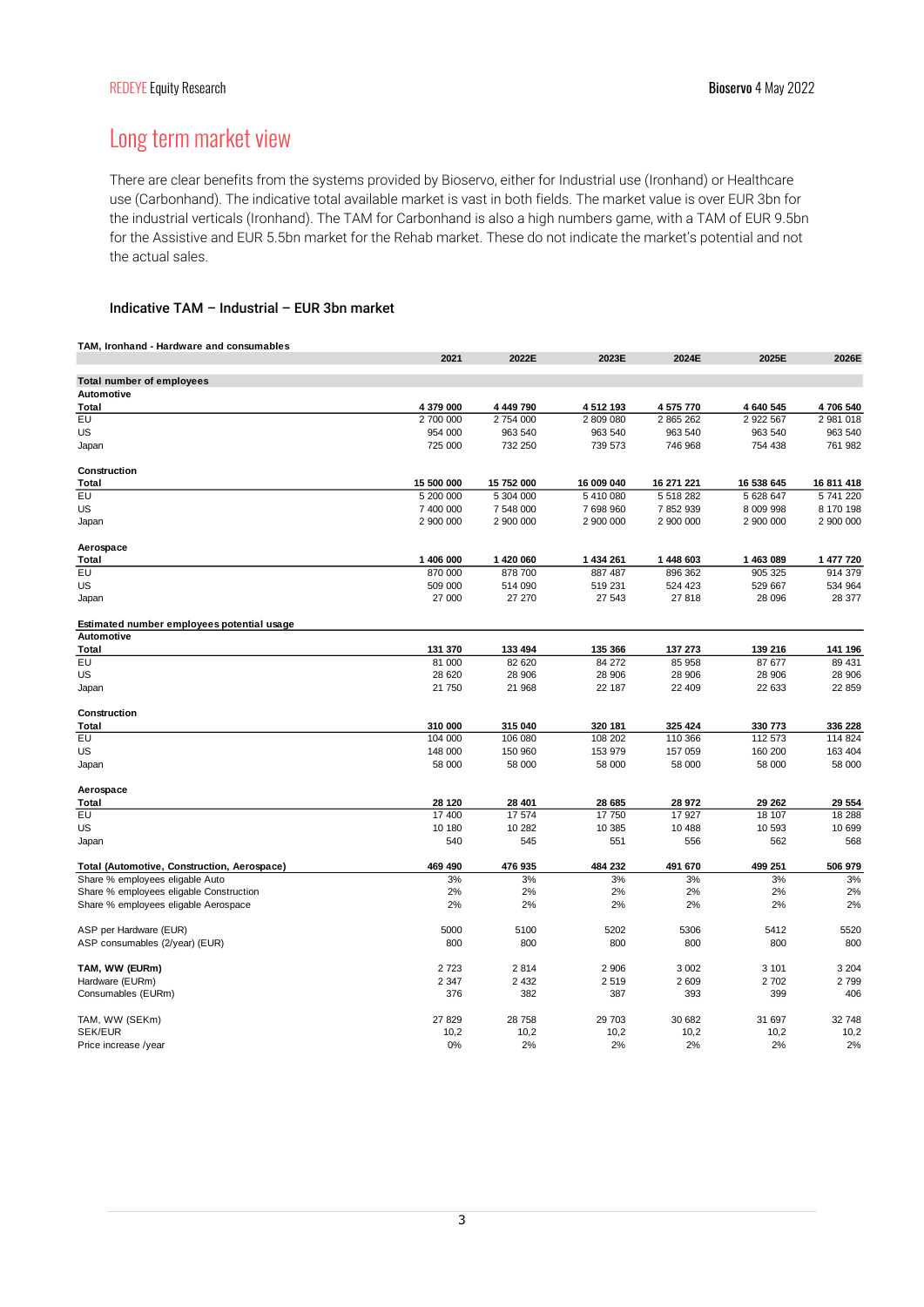#### Indicative TAM – Lifescience – EUR 5.5 – 9.5 bn market

| Potential Units at penetration rates | Assistive            | Glove volume | Rehab                | Glove volume | <b>Total TAM - Glove volume</b> |
|--------------------------------------|----------------------|--------------|----------------------|--------------|---------------------------------|
|                                      |                      |              |                      |              |                                 |
|                                      | Penetratation rate % |              | Penetratation rate % |              |                                 |
| Mussculoskeletal injuries            | 2%                   | 995 852      | $1\%$                | 497 926      |                                 |
| Reduced hand function - aging        | 2%                   | 131 200      | 0%                   | 0            |                                 |
| Traumatic injuries (CNS)             | $1\%$                | 615 200      | 1%                   | 307 600      |                                 |
| Stroke                               | 2%                   | 315 216      | 2%                   | 315 216      |                                 |
| Arthritis                            | 2%                   | 260 624      | 2%                   | 195 468      |                                 |
| Celebral Palsy                       | 2%                   | 47 760       | 2%                   | 47 760       |                                 |
| Multiple Sclerosis                   | 2%                   | 8573         | 2%                   | 8 5 7 3      |                                 |
| Tetraplegic Spinal cord injury       | 2%                   | 2 5 5 5      | 2%                   | 2 5 5 5      |                                 |
| <b>Total units</b>                   |                      | 2 376 980    |                      | 1 375 098    | 3752078                         |
| Price Carbonhand (EUR)               |                      | 4000         |                      | 4000         | 4000                            |
| TAM, WW (EURm)                       |                      | 9 5 0 8      |                      | 5 500        | 15 008                          |
| TAM, WW (SEKm)                       |                      | 97 171       |                      | 56 214       | 153 385                         |
| SEK/EUR                              |                      | 10,2         |                      | 10,2         | 10,2                            |

### Financial Forecasts

The outcome of the Q1 report makes us make some changes in the short-term estimates. The stronger than expected net sales and total operating income are favorable; however, we are a little bit more uncertain of the volumes that Bioservo will be able to sell during 2022E. This is mainly due to the general uncertainty in the market and not to Bioservo specifically. There seems to be significant interest in the market; especially the US appears to open up to these solutions in the industry; thus, we leave our long-term views almost unchanged.

The cost levels are up a bit more than we expected; of course, some of these costs are non-recurring, and we expect more normal levels of external cost in the coming quarters. However, we adjust our personnel cost slightly higher for the year.

| <b>Bioservo: Estimate (MSEK)</b> |         |         |          |         |         |         |         |         |         |        |         |         |
|----------------------------------|---------|---------|----------|---------|---------|---------|---------|---------|---------|--------|---------|---------|
| (SEKm)                           | 2020    | 2021Q1  | 2021Q2   | 2021Q3  | 2021Q4  | 2021    | 2022Q1  | 2022Q2  | 2022Q3  | 2022Q4 | 2022    | 2023    |
| Net sales                        | 11,7    | 1,5     | 1,0      | 2,3     | 2,3     | 7,1     | 2,9     | 4,2     | 6,0     | 7,9    | 21,0    | 43,5    |
| <b>Gross Profit</b>              | 5,1     | 0,4     | 0,6      | 0,1     | 0,8     | 1,9     | 2.6     | 2,1     | 3,1     | 4,0    | 11,7    | 23,1    |
| <b>EBITDA</b>                    | $-22,3$ | $-8,0$  | $-9,8$   | $-5,2$  | $-7,5$  | $-30,5$ | $-11.0$ | $-7,3$  | $-4,7$  | $-4,7$ | $-27.8$ | $-20,0$ |
| <b>EBIT</b>                      | $-26,3$ | 50,0    | 50,0     | 50,0    | 50,0    | $-34,7$ | $-12,1$ | $-8,6$  | $-6,1$  | $-6,2$ | $-33,0$ | $-25,7$ |
| <b>EPS</b>                       | $-1,7$  | $-0,6$  | $-0,7$   | $-0,3$  | $-0,4$  | $-1,8$  | $-0,6$  | $-0,5$  | $-0,3$  | $-0,3$ | $-1,7$  | $-1,4$  |
| Growth (%)                       | 26%     | $-50%$  | $-80%$   | 30%     | 13%     | $-39%$  | 96%     | 339%    | 156%    | 243%   | 196%    | 107%    |
| Gross margin                     | 44%     | 28%     | 62%      | 4%      | 37%     | 27%     | 87%     | 50%     | 51%     | 50%    | 56%     | 53%     |
| EBITDA margin (%)                | $-191%$ | $-529%$ | $-1030%$ | $-222%$ | $-328%$ | $-430%$ | $-374%$ | $-174%$ | $-79%$  | $-60%$ | $-132%$ | $-46%$  |
| EBIT margin (%)                  | $-225%$ | 3327%   | 5230%    | 2137%   | 2173%   | $-488%$ | $-412%$ | $-204%$ | $-101%$ | $-79%$ | $-157%$ | $-59%$  |
| Net income margin (%)            | $-225%$ | $-598%$ | $-1139%$ | $-269%$ | $-369%$ | $-488%$ | $-412%$ | $-204%$ | $-101%$ | $-79%$ | $-157%$ | $-59%$  |

*Source: Redeye Research*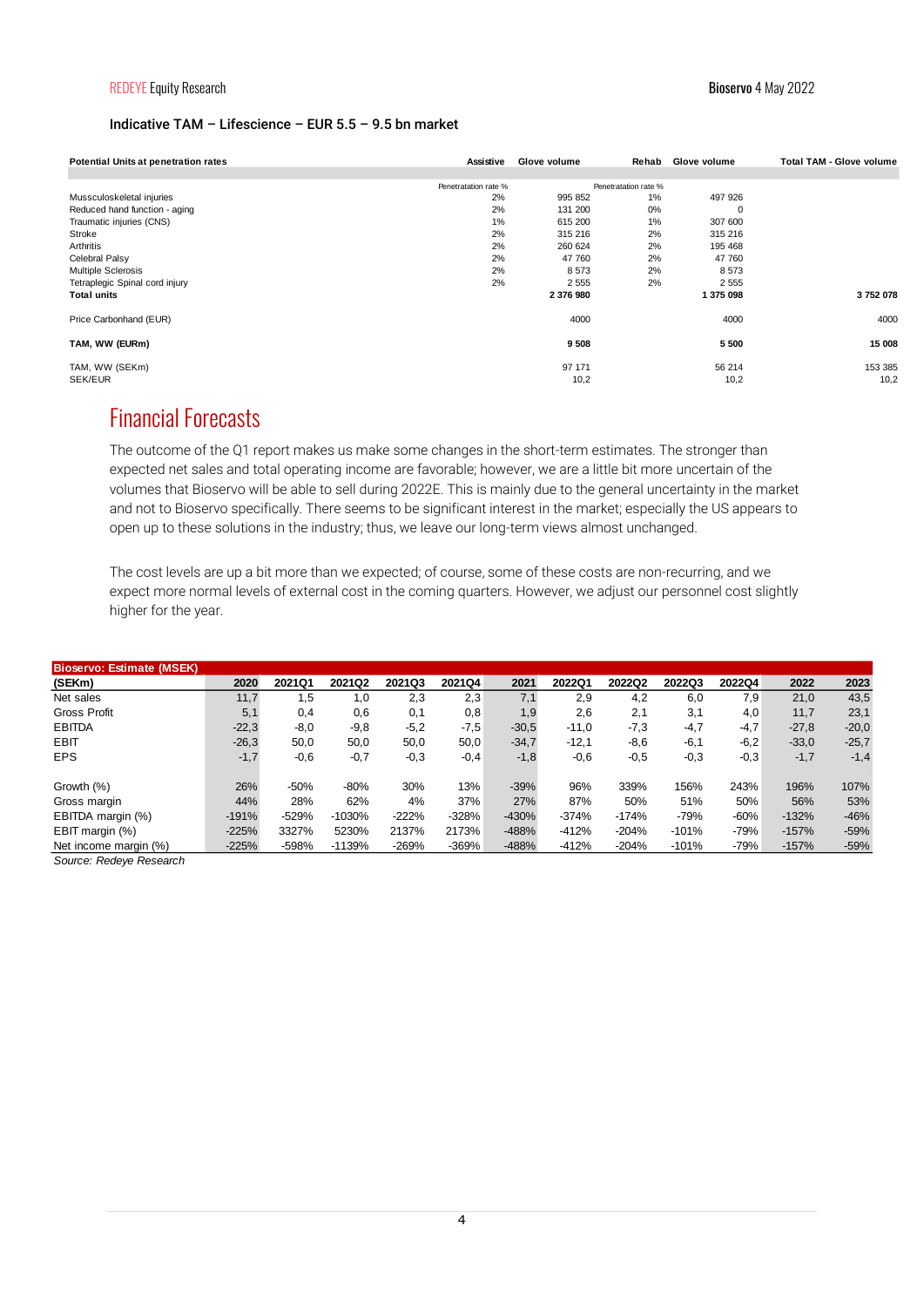# Valuation

Following our lowered short term estimates our valuation is lowered while we still see a very interesting growth case given the potential in the market. We still expect a strong sales development during the coming years even if the development could be uneven over the quarters.

In using our DCF model we see an upside of over 100% from our new Base case of SEK 16 (18) per share. Given that the company is in an early commercialization phase a DCF model is the most relevant method as the EV multiples are still high given the negative results. Our new fair value range is SEK 8 (10) to 26 (28) for the Bear and Bull cases respectively.

| 2022E-2026E 2026E-2035E |     |                       |                  |
|-------------------------|-----|-----------------------|------------------|
|                         |     |                       | <b>DCF-value</b> |
| 58%                     | 15% | <b>WACC</b>           | 11%              |
| $-46%$                  | 18% | NPV of FCF            | 107              |
|                         |     | NPV of Terminal Value | 158              |
|                         |     |                       |                  |
| 2,0%                    |     | Sum of NPV            | 265              |
| 18%                     |     | Net Debt              | $-39$            |
|                         |     | <b>DCF-value</b>      | 303 <sub>1</sub> |
|                         |     | Fair value per share  | 16               |
|                         |     | Current share price   | 7                |
|                         |     |                       |                  |

Source: Redeye Research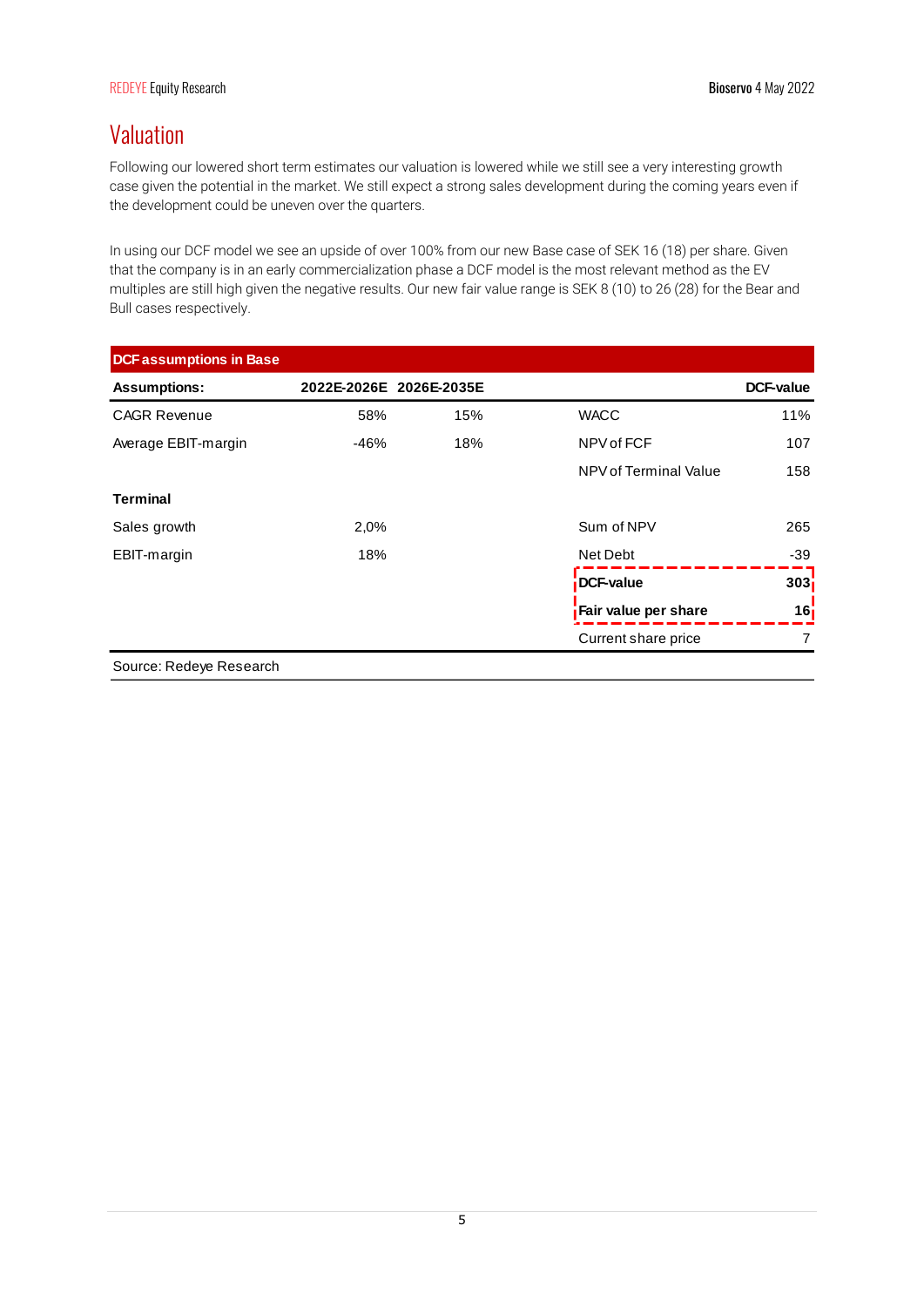# Summary Redeye Rating

The rating consists of three valuation keys, each constituting an overall assessment of several factors that are rated on a scale of 0 to 1 points. The maximum score for a valuation key is 5 points.

### Rating changes in the report

We have gone through our proprietary rating system and made changes primarily in the Financials section where the rating has changed from a 1 to a 3. In the People and Business section the rating stays the same even if some ratings have changed but have had no effect on the totals.

People: 4

Business: 3

Financials: 3 (1)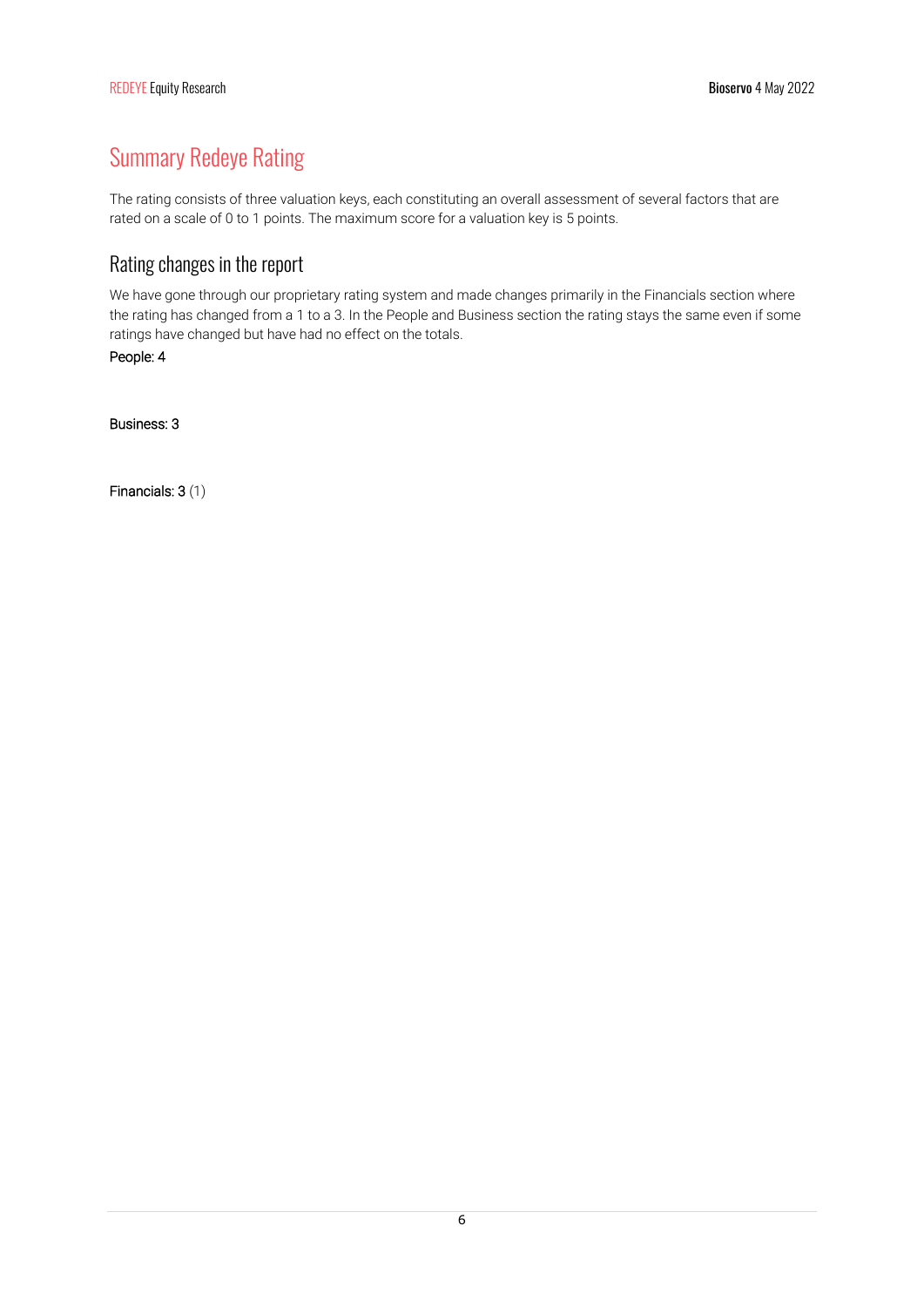### REDEYE Equity Research **Bioservo 4 May 2022**

|                                       | 2021        | 2022E          | 2023E | 2024E | <b>DCF Valuation Metrics</b>  |         |         | Sum FCF (SEKm)               |             |
|---------------------------------------|-------------|----------------|-------|-------|-------------------------------|---------|---------|------------------------------|-------------|
| <b>INCOME STATEMENT</b>               |             |                |       |       | Initial Period (2022-2026)    |         |         |                              | $-51,3$     |
| Revenues                              | 7           | 21             | 44    | 67    | Momentum Period (2027-2031)   |         |         |                              | 89          |
| Cost of Revenues                      | 5           | 9              | 20    | 30    | Stable Period (2032-)         |         |         |                              | 227         |
| Gross Profit                          | 2           | 12             | 23    | 37    | Firm Value                    |         |         |                              | 265         |
| Operating Expenses                    | 32          | 39             | 43    | 47    | Net Debt (last quarter)       |         |         |                              | $-38,6$     |
| <b>EBITDA</b>                         | -31         | $-28$          | -20   | $-11$ | <b>Equity Value</b>           |         |         |                              | 303         |
| Depreciation & Amortization           | 4           | 5              | 6     | 6     | Fair Value per Share          |         |         |                              | 16,0        |
| <b>EBIT</b>                           | $-35$       | $-33$          | $-26$ | $-17$ |                               |         |         |                              |             |
| Net Financial Items                   | 0           | 0              | 0     | 0     |                               | 2021    | 2022E   | 2023E                        | 2024E       |
| EBT                                   | $-35$       | -33            | $-26$ | $-17$ | <b>CAPITAL STRUCTURE</b>      |         |         |                              |             |
| Income Tax Expenses                   | 0           | 0              | 0     | 0     | Equity Ratio                  | 0,9     | 0,9     | 0,3                          | $-1,4$      |
| Non-Controlling Interest              | 0           | 0              | 0     | 0     | Debt to equity                | 0,0     | 0,0     | 0,0                          | 0,0         |
| Net Income                            | $-35$       | $-33$          | $-26$ | $-13$ | Net Debt                      | $-52$   | $-22$   | 3                            | 17          |
|                                       |             |                |       |       | Capital Employed              | 63      | 30      | $\overline{4}$               | -8          |
| <b>BALANCE SHEET</b>                  |             |                |       |       | Working Capital Turnover      | 2,2     | 16,7    | 16,7                         | 16,7        |
| <b>Assets</b>                         |             |                |       |       |                               |         |         |                              |             |
| <b>Current assets</b>                 |             |                |       |       | <b>GROWTH</b>                 |         |         |                              |             |
| Cash & Equivalents                    | 52          | 22             | -3    | $-17$ | Revenue Growth                | $-39%$  | 196%    | 107%                         | 53%         |
| Inventories                           | 6           | $\overline{2}$ | 4     | 7     | <b>Basic EPS Growth</b>       | 10%     | $-5%$   | $-22%$                       | $-51%$      |
| Accounts Receivable                   | $\mathbf 1$ | $\overline{2}$ | 4     | 7     | Adjusted Basic EPS Growth     | 10%     | -5%     | $-22%$                       | $-35%$      |
| Other Current Assets                  | 7           | $\overline{2}$ | 3     | 5     |                               |         |         |                              |             |
| <b>Total Current Assets</b>           | 65          | 27             | 9     | 2     | <b>PROFITABILITY</b>          |         |         |                              |             |
|                                       |             |                |       |       | <b>ROE</b>                    | $-55%$  | $-71%$  | $-151%$                      | 576%        |
| Non-current assets                    |             |                |       |       | <b>ROCE</b>                   | $-55%$  | $-111%$ | $-624%$                      | 196%        |
| Property, Plant & Equipment,          | 0           | 0              | 0     | 1     | <b>ROIC</b>                   | $-330%$ | $-339%$ | $-328%$                      | $-212%$     |
| Goodwill                              | 0           | 0              | 0     | 0     | EBITDA Margin (%)             | -430%   | $-132%$ | $-46%$                       | $-16%$      |
| Intangible Assets                     | 8           | $\overline{7}$ | 5     | 3     | EBIT Margin (%)               | -488%   | $-157%$ | -59%                         | $-25%$      |
| Right-of-Use Assets                   | 0           | 0              | 0     | 0     | Net Income Margin (%)         | -488%   | $-157%$ | -59%                         | $-19%$      |
| Shares in Associates                  | 0           | 0              | 0     | 0     |                               |         |         |                              |             |
| Other Long-Term Assets                | 0           | 0              | 0     | 0     |                               |         |         |                              |             |
| <b>Total Non-Current Assets</b>       | 8           | $\overline{7}$ | 5     | 4     | <b>VALUATION</b>              |         |         |                              |             |
|                                       |             |                |       |       | <b>Basic EPS</b>              | na      | $-1,7$  | $-1,4$                       | -0,7        |
| <b>Total Assets</b>                   | 74          | 34             | 14    | 6     | <b>Adjusted Basic EPS</b>     | na      | $-1,7$  | $-1,4$                       | -0,9        |
|                                       |             |                |       |       | P/E                           | na      | neg     | neg                          | neg         |
| <b>Liabilities</b>                    |             |                |       |       | EV/Revenue                    | na      | 13,0    | 6,9                          | 4,7         |
| <b>Current liabilities</b>            |             |                |       |       | EV/EBITDA                     | na      | neg     | neg                          | neg         |
| Short-Term Debt                       | 0           | 0              | 0     | 0     | EV/EBIT                       | na      | neg     | neg                          | neg         |
| Short-Term Lease Liabilities          | 0           | 0              | 0     | 0     | P/B                           | na      | 9,9     | 71,8                         | neg         |
| Accounts Payable                      | 6           | 3              | 5     | 8     |                               |         |         |                              |             |
| Other Current Liabilities             | 5           | 2              | 4     | 7     |                               |         |         |                              |             |
| <b>Total Current Liabilities</b>      | 11          | 5              | 10    | 15    | <b>SHAREHOLDER STRUCTURE</b>  |         |         | <b>CAPITAI VOTES 9</b>       |             |
|                                       |             |                |       |       | Tellacq AB                    |         |         | 17,3%                        | 17,3%       |
| Non-current liabilities               |             |                |       |       | Anders Lundmark               |         |         | 8,2%                         | 8,2%        |
| Long-Term Debt                        | 0           | 0              | 0     | 0     | Adrigo Asset Management       |         |         | 5,8%                         | 5,8%        |
| Long-Term Lease Liabilities           | 0           | 0              | 0     | 0     | <b>Tomas Ward</b>             |         |         | 3,5%                         | 3,5%        |
| Other Long-Term Liabilities           | 0           | 0              | 0     | 0     | Magnus Lundberg               |         |         | 2,4%                         | 2,4%        |
| <b>Total Non-current Liabilities</b>  | 0           | 0              | 0     | 0     |                               |         |         |                              |             |
|                                       |             |                |       |       | <b>SHARE INFORMATION</b>      |         |         |                              |             |
| Non-Controlling Interest              | 0           | 0              | 0     | 0     | Reuters code                  |         |         |                              | <b>BIOS</b> |
| Shareholder's Equity                  | 63          | 30             | 4     | -8    | List                          |         |         |                              | First North |
| <b>Total Liabilities &amp; Equity</b> | 74          | 34             | 14    | 6     | Share price                   |         |         |                              | 7,2         |
|                                       |             |                |       |       | Total shares, million         |         |         |                              | 18,0        |
| <b>CASH FLOW</b>                      |             |                |       |       |                               |         |         |                              |             |
| <b>NOPAT</b>                          | -35         | $-33$          | $-26$ | $-17$ |                               |         |         |                              |             |
| Change in Working Capital             | $-4$        | $\overline{2}$ | $-1$  | $-1$  | <b>MANAGEMENT &amp; BOARD</b> |         |         |                              |             |
| Operating Cash Flow                   | $-34$       | -26            | $-21$ | -8    | CEO                           |         |         | Petter Bäckgren              |             |
|                                       |             |                |       |       | <b>CFO</b>                    |         |         | Madeleine Börjesson          |             |
| Capital Expenditures                  | 0           | 0              | $-1$  | $-2$  | Chairman                      |         |         | Anders Lundmark              |             |
| Investment in Intangible Ass          | $-2$        | $-4$           | $-2$  | $-3$  |                               |         |         |                              |             |
| Investing Cash Flow                   | $-2$        | $-4$           | $-3$  | $-5$  |                               |         |         |                              |             |
|                                       |             |                |       |       | <b>ANALYSTS</b>               |         |         |                              | Redeye AB   |
| Financing Cash Flow                   | 35          | 0              | 0     | 0     | Mats Hyttinge                 |         |         | Mäster Samuelsgatan 42, 10tr |             |
| Free Cash Flow                        | -36         | -30            | -25   | $-13$ |                               |         |         | 11157 Stockholm              |             |
|                                       |             |                |       |       |                               |         |         |                              |             |

| 2021  | 2022E          | 2023E | 2024E          | <b>DCF Valuation Metrics</b><br>Initial Period (2022-2026) |         |         | Sum FCF (SEKm)               | $-51,3$     |
|-------|----------------|-------|----------------|------------------------------------------------------------|---------|---------|------------------------------|-------------|
| 7     | 21             | 44    | 67             | Momentum Period (2027-2031)                                |         |         |                              | 89          |
| 5     | 9              | 20    | 30             | Stable Period (2032-)                                      |         |         |                              | 227         |
| 2     | 12             | 23    | 37             | Firm Value                                                 |         |         |                              | 265         |
| 32    | 39             | 43    | 47             | Net Debt (last quarter)                                    |         |         |                              | $-38,6$     |
| $-31$ | $-28$          | $-20$ | $-11$          | <b>Equity Value</b>                                        |         |         |                              | 303         |
| 4     | 5              | 6     | 6              | Fair Value per Share                                       |         |         |                              | 16,0        |
| $-35$ | $-33$          | $-26$ | $-17$          |                                                            |         |         |                              |             |
| 0     | 0              | 0     | 0              |                                                            | 2021    | 2022E   | 2023E                        | 2024E       |
| $-35$ | $-33$          | $-26$ | $-17$          | <b>CAPITAL STRUCTURE</b>                                   |         |         |                              |             |
| 0     | 0              | 0     | 0              | Equity Ratio                                               | 0,9     | 0,9     | 0,3                          | $-1,4$      |
| 0     | 0              | 0     | 0              | Debt to equity                                             | 0,0     | 0,0     | 0,0                          | 0,0         |
| $-35$ | $-33$          | $-26$ | $-13$          | Net Debt                                                   | $-52$   | $-22$   | 3                            | 17          |
|       |                |       |                | Capital Employed                                           | 63      | 30      | $\overline{4}$               | -8          |
|       |                |       |                | Working Capital Turnover                                   | 2,2     | 16,7    | 16,7                         | 16,7        |
|       |                |       |                | <b>GROWTH</b>                                              |         |         |                              |             |
| 52    | 22             | -3    | $-17$          | Revenue Growth                                             | $-39%$  | 196%    | 107%                         | 53%         |
| 6     | 2              | 4     | 7              | Basic EPS Growth                                           | 10%     | $-5%$   | $-22%$                       | $-51%$      |
| 1     | $\overline{2}$ | 4     | $\overline{7}$ | Adjusted Basic EPS Growth                                  | 10%     | $-5%$   | $-22%$                       | $-35%$      |
| 7     | $\overline{2}$ | 3     | 5              |                                                            |         |         |                              |             |
| 65    | 27             | 9     | 2              | <b>PROFITABILITY</b>                                       |         |         |                              |             |
|       |                |       |                | <b>ROE</b>                                                 | $-55%$  | $-71%$  | $-151%$                      | 576%        |
|       |                |       |                | <b>ROCE</b>                                                | $-55%$  | $-111%$ | $-624%$                      | 196%        |
| 0     | 0              | 0     | 1              | ROIC                                                       | $-330%$ | $-339%$ | $-328%$                      | $-212%$     |
| 0     | 0              | 0     | 0              | EBITDA Margin (%)                                          | $-430%$ | $-132%$ | $-46%$                       | $-16%$      |
| 8     | $\overline{7}$ | 5     | 3              | EBIT Margin (%)                                            | -488%   | $-157%$ | -59%                         | $-25%$      |
| 0     | 0              | 0     | 0              | Net Income Margin (%)                                      | -488%   | $-157%$ | -59%                         | $-19%$      |
| 0     | 0              | 0     | 0              |                                                            |         |         |                              |             |
| 0     | 0              | 0     | 0              |                                                            |         |         |                              |             |
| 8     | $\overline{7}$ | 5     | 4              | VALUATION                                                  |         |         |                              |             |
|       |                |       |                | <b>Basic EPS</b>                                           | na      | $-1,7$  | $-1,4$                       | -0,7        |
| 74    | 34             | 14    | 6              | <b>Adjusted Basic EPS</b>                                  | na      | $-1,7$  | $-1,4$                       | -0,9        |
|       |                |       |                | P/E                                                        | na      | neg     | neg                          | neg         |
|       |                |       |                | EV/Revenue                                                 | na      | 13,0    | 6,9                          | 4,7         |
|       |                |       |                | EV/EBITDA                                                  | na      | neg     | neg                          | neg         |
| 0     | 0              | 0     | 0              | EV/EBIT                                                    | na      | neg     | neg                          | neg         |
| 0     | 0              | 0     | 0              | P/B                                                        | na      | 9,9     | 71,8                         | neg         |
| 6     | 3              | 5     | 8              |                                                            |         |         |                              |             |
| 5     | $\overline{2}$ | 4     | 7              |                                                            |         |         |                              |             |
| 11    | 5              | 10    | 15             | <b>SHAREHOLDER STRUCTURE</b>                               |         |         | <b>CAPITAL VOTES 9</b>       |             |
|       |                |       |                | <b>Tellacq AB</b>                                          |         |         | 17,3%                        | 17,3%       |
|       |                |       |                | <b>Anders Lundmark</b>                                     |         |         | 8,2%                         | 8,2%        |
| 0     | 0              | 0     | 0              | Adrigo Asset Management                                    |         |         | 5,8%                         | 5,8%        |
| 0     | 0              | 0     | 0              | <b>Tomas Ward</b>                                          |         |         | 3,5%                         | 3,5%        |
| 0     | 0              | 0     | 0              | Magnus Lundberg                                            |         |         | 2,4%                         | 2,4%        |
| 0     | 0              | 0     | 0              |                                                            |         |         |                              |             |
|       |                |       |                | <b>SHARE INFORMATION</b>                                   |         |         |                              |             |
| 0     | 0              | 0     | 0              | Reuters code                                               |         |         |                              | <b>BIOS</b> |
| 63    | 30             | 4     | -8             | List                                                       |         |         |                              | First North |
| 74    | 34             | 14    | 6              | Share price<br>Total shares, million                       |         |         |                              | 7,2<br>18,0 |
| $-35$ | $-33$          | $-26$ | $-17$          |                                                            |         |         |                              |             |
| $-4$  | $\overline{2}$ | $-1$  | $-1$           | <b>MANAGEMENT &amp; BOARD</b>                              |         |         |                              |             |
| $-34$ | $-26$          | $-21$ | -8             | CEO                                                        |         |         | Petter Bäckgren              |             |
|       |                |       |                | <b>CFO</b>                                                 |         |         | Madeleine Börjesson          |             |
| 0     | 0              | $-1$  | $-2$           | Chairman                                                   |         |         | <b>Anders Lundmark</b>       |             |
| $-2$  | -4             | $-2$  | $-3$           |                                                            |         |         |                              |             |
| $-2$  | -4             | -3    | $-5$           |                                                            |         |         |                              |             |
|       |                |       |                | <b>ANALYSTS</b>                                            |         |         |                              | Redeye AB   |
| 35    | 0              | 0     | 0              | Mats Hyttinge                                              |         |         | Mäster Samuelsgatan 42, 10tr |             |
| $-36$ | $-30$          | $-25$ | $-13$          |                                                            |         |         | 111 57 Stockholm             |             |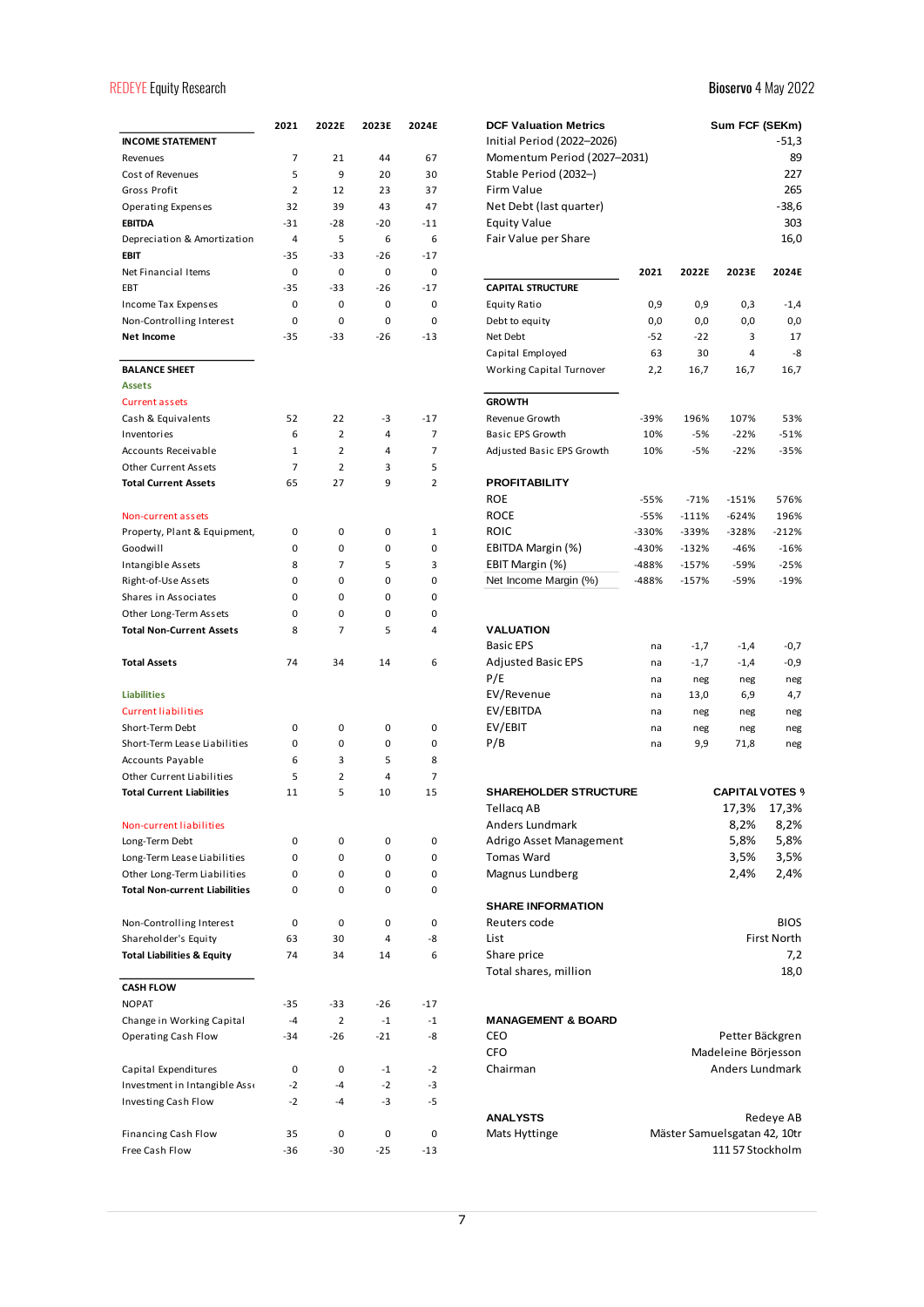# Redeye Rating and Background Definitions

#### Company Quality

Company Quality is based on a set of quality checks across three categories; PEOPLE, BUSINESS, FINANCE. These are the building blocks that enable a company to deliver sustained operational outperformance and attractive longterm earnings growth.

Each category is grouped into multiple sub-categories assessed by five checks. These are based on widely accepted and tested investment criteria and used by demonstrably successful investors and investment firms. Each sub-category may also include a complementary check that provides additional information to assist with investment decision-making.

If a check is successful, it is assigned a score of one point; the total successful checks are added to give a score for each sub-category. The overall score for a category is the average of all sub-category scores, based on a scale that ranges from 0 to 5 rounded up to the nearest whole number. The overall score for each category is then used to generate the size of the bar in the Company Quality graphic.

#### People

At the end of the day, people drive profits. Not numbers. Understanding the motivations of people behind a business is a significant part of understanding the long-term drive of the company. It all comes down to doing business with people you trust, or at least avoiding dealing with people of questionable character.

The People rating is based on quantitative scores in seven categories:

• Passion, Execution, Capital Allocation, Communication, Compensation, Ownership, and Board.

#### Business

If you don't understand the competitive environment and don't have a clear sense of how the business will engage customers, create value and consistently deliver that value at a profit, you won't succeed as an investor. Knowing the business model inside out will provide you some level of certainty and reduce the risk when you buy a stock. The Business rating is based on quantitative scores grouped into five sub-categories:

• Business Scalability, Market Structure, Value Proposition, Economic Moat, and Operational Risks.

#### Financials

Investing is part art, part science. Financial ratios make up most of the science. Ratios are used to evaluate the financial soundness of a business. Also, these ratios are key factors that will impact a company's financial performance and valuation. However, you only need a few to determine whether a company is financially strong or weak.

The Financial rating is based on quantitative scores that are grouped into five separate categories:

• Earnings Power, Profit Margin, Growth Rate, Financial Health, and Earnings Quality.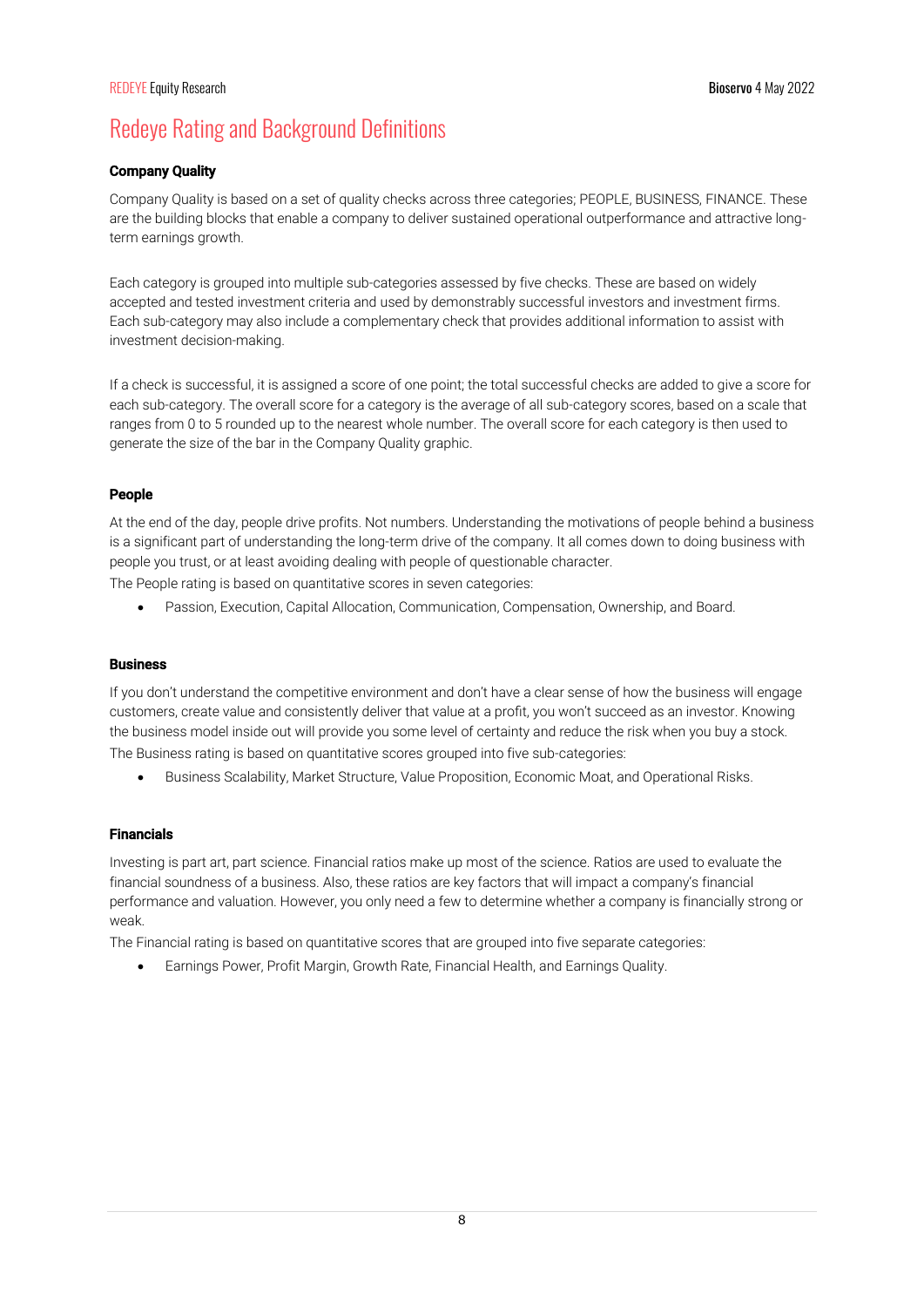### Redeye Equity Research team

### Management

Björn Fahlén bjorn.fahlen@redeye.se

Tomas Otterbeck tomas.otterbeck@redeye.se

# Technology Team

Hjalmar Ahlberg hjalmar.ahlberg@redeye.se

Henrik Alveskog henrik.alveskog@redeye.se

Mattias Ehrenborg mattias.ehrenborg@redeye.se

Alexander Flening alexander flening@redeye.se

Douglas Forsling douglas.forsling@redeye.se

Forbes Goldman forbes.goldman@redeye.se

Jesper Henriksson jesper.henriksson@redeye.se

Anton Hoof anton.hoof@redeye.se

Rasmus Jacobsson Rasmus.jacobsson@redeye.se

Viktor Lindström viktor.lindström@redeye.se

Albin Nordmark albin.nordmark@redeye.se

Fredrik Nilsson fredrik.nilsson@redeye.se

Mark Siöstedt mark.siostedt@redeye.se

Jacob Svensson jacob.svensson@redeye.se

Niklas Sävås niklas.savas@redeye.se

Oskar Vilhelmsson Oskar.vilhelmsson@redeye.se

Danesh Zare danesh.zare@redeye.se

### Editorial

Joel Karlsson joel.karlsson@redeye.se

Mark Siöstedt mark.siostedt@redeye.se

### Life Science Team

Gergana Almquist gergana.almquist@redeye.se

Oscar Bergman oscar.bergman@redeye.se

Christian Binder christian.binder@redeye.se

Filip Einarsson filip.einarsson@redeye.se

Mats Hyttinge mats.hyttinge@redeye.se

Erik Nordström erik.nordstrom@redeye.se

Richard Ramanius richard.ramanius@redeye.se

Kevin Sule kevin.sule@redeye.se

Fredrik Thor fredrik.thor@redeye.se

Johan Unnerus johan.unnerus@redeye.se